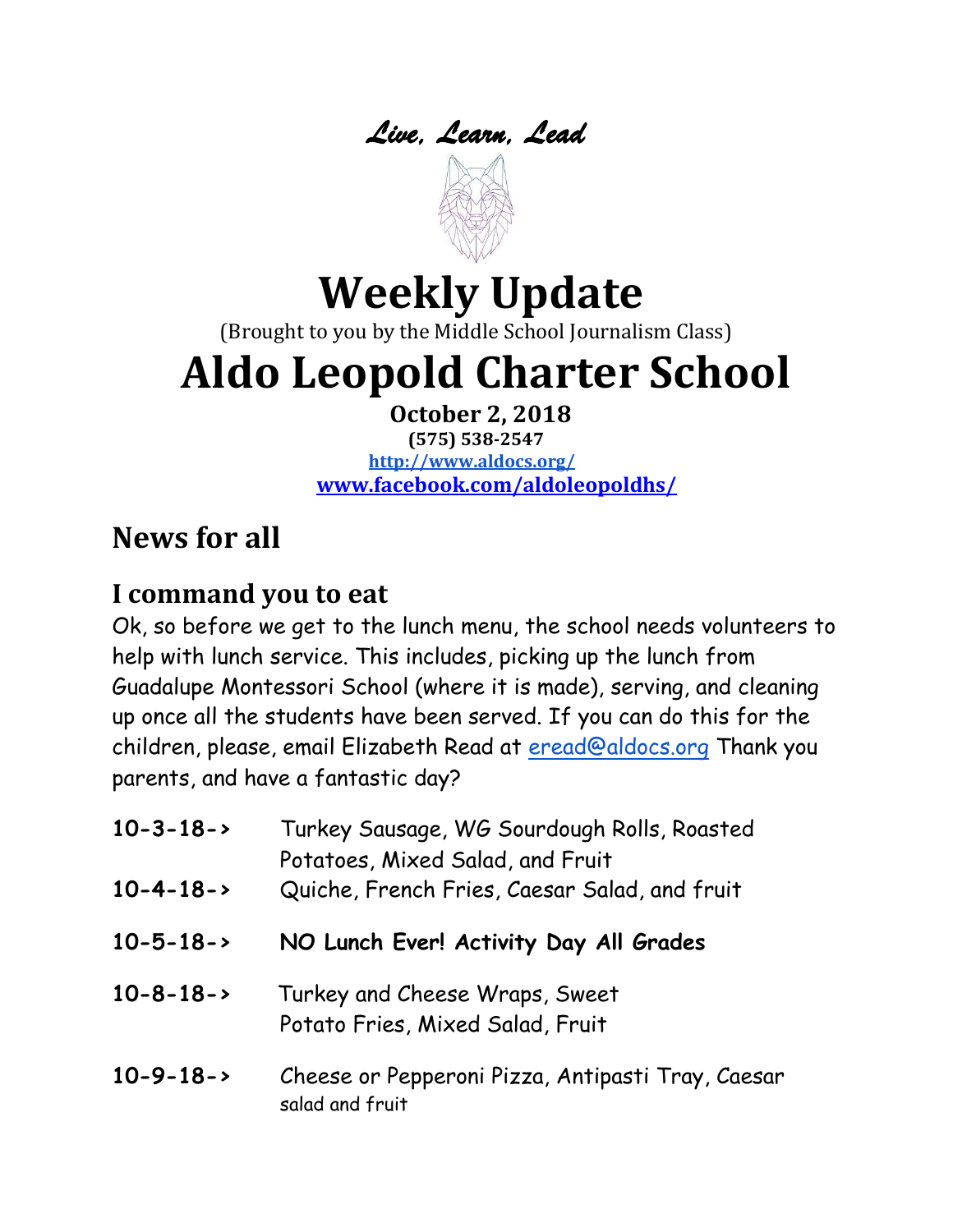#### **Committees need you!**

Parents receive volunteer credit hours for serving on a committee. *(Parents/guardian need 2 volunteer credit hours per month, or 8- 10 hours per year).* We don't have a large budget for administrative needs, so instead we have a series of committees made up of staff, students, parents, and community members.

**[SHAC](https://www.aldocs.org/school-health-advisory-council.html)** (School Health Advisory Council)- **Wednesday, October 3 from 4:30-6:00pm in Jim's room**

**[Risk Management](https://www.aldocs.org/risk-management.html)**-

**Tuesday, October 9 from 4:30-6:00pm in Jim's room**

**[GC](https://www.aldocs.org/about-the-alcs-governing-council.html)** (Governing Council)- **Thursday October 11, from 5:30-8:30pm in lobby**

To find out more about committees, you can go to their separate pages, or to the committee page [here.](https://www.aldocs.org/committee-overview.html)

#### **October Events**

|             | 3----------SHAC at 4:30pm                                      |
|-------------|----------------------------------------------------------------|
|             | 8----------Last day for Internship Hours (Mentors need to turn |
|             | in performance grades for the first nine weeks)                |
|             | 9----------Risk Management 4:30pm                              |
|             | 10---------PSAT All Sophomores                                 |
|             | 11---------Governing Council Meeting 5:30pm                    |
|             | 12--------- Last day of the first Nine Weeks                   |
|             | 15-19------Fall Break-No School                                |
|             | 22---------In-Service-No Students                              |
|             | 26---------Student Led Conferences                             |
| High school |                                                                |

#### **Practice coloring in the bubble**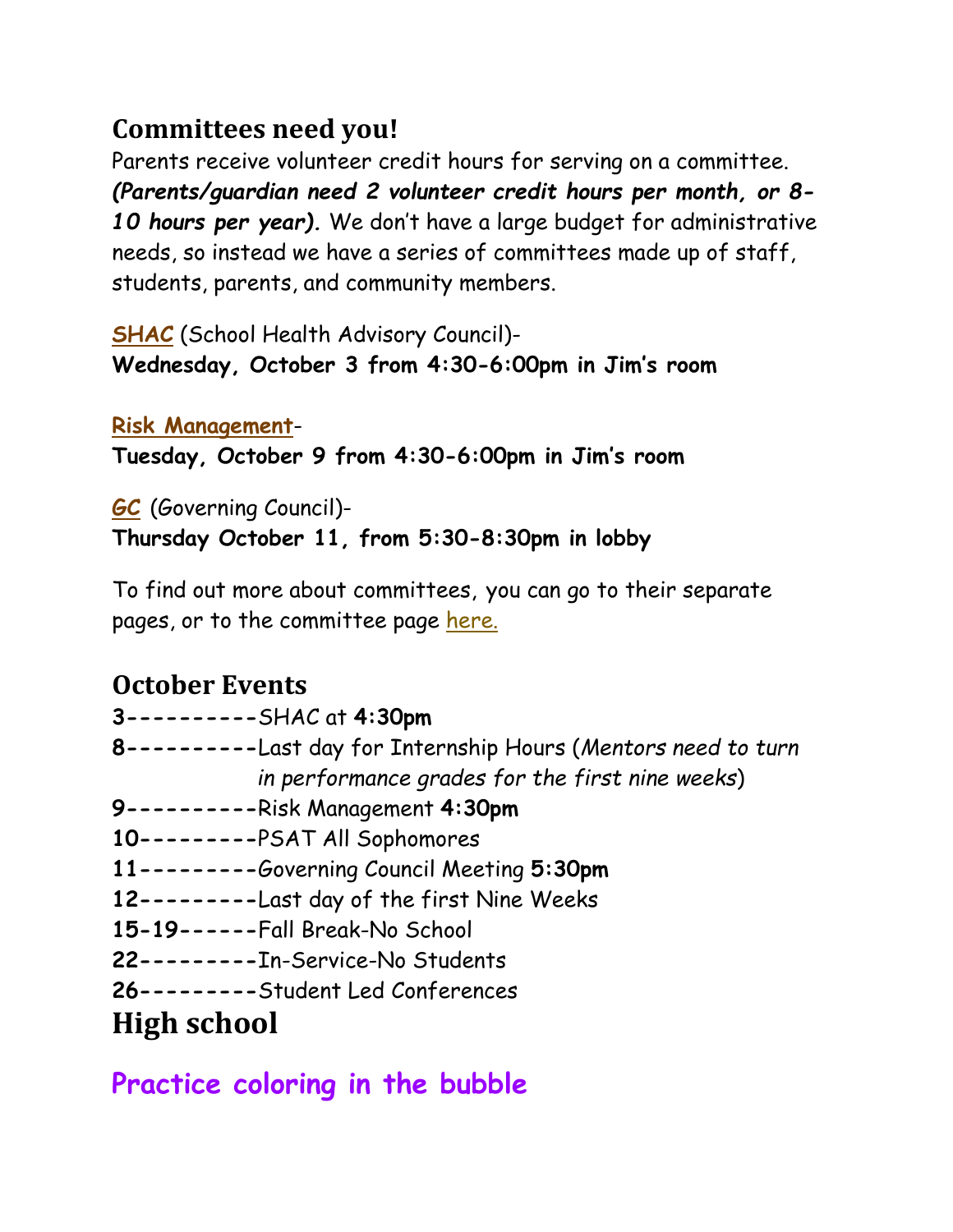The PSAT is on **Wednesday, October 10** for those in **grades 10 and 11.** The test is **free for sophomores, and \$14 for juniors**. This exam is a quick peek at the SAT (Scholastic Aptitude Test) and, for juniors, the qualifying exam for National Merit Scholarships. Juniors wanting to take the test need to see Cheryl so they're able to get on the list. More information coming soon regarding time and place.

#### **Orienting our newbies**

Community Orientation is a required class for all new high school students at Aldo to adjust to the community where they will be doing internships in the future! **Friday October 5** the C.O. class will be processing economies, and trying foods found in the wild at The Volunteer Center. **Do not forget your BIG 5** (*hat, water bottle, lunch, good hiking shoes, journal and pencil*).

#### **The Aggie Experience!**

**New Mexico State University** in **Las Cruces** is hosting their "Aggie Experience" on October 20th and February 18th. This provides you with the opportunity to tour the campus, to learn about the departments, to find out about admission and financial aid, and to apply for admission and scholarships! Register at **[aggie](https://aggie-experience.nmsu.edu/)[experience.nmsu.edu](https://aggie-experience.nmsu.edu/)** today!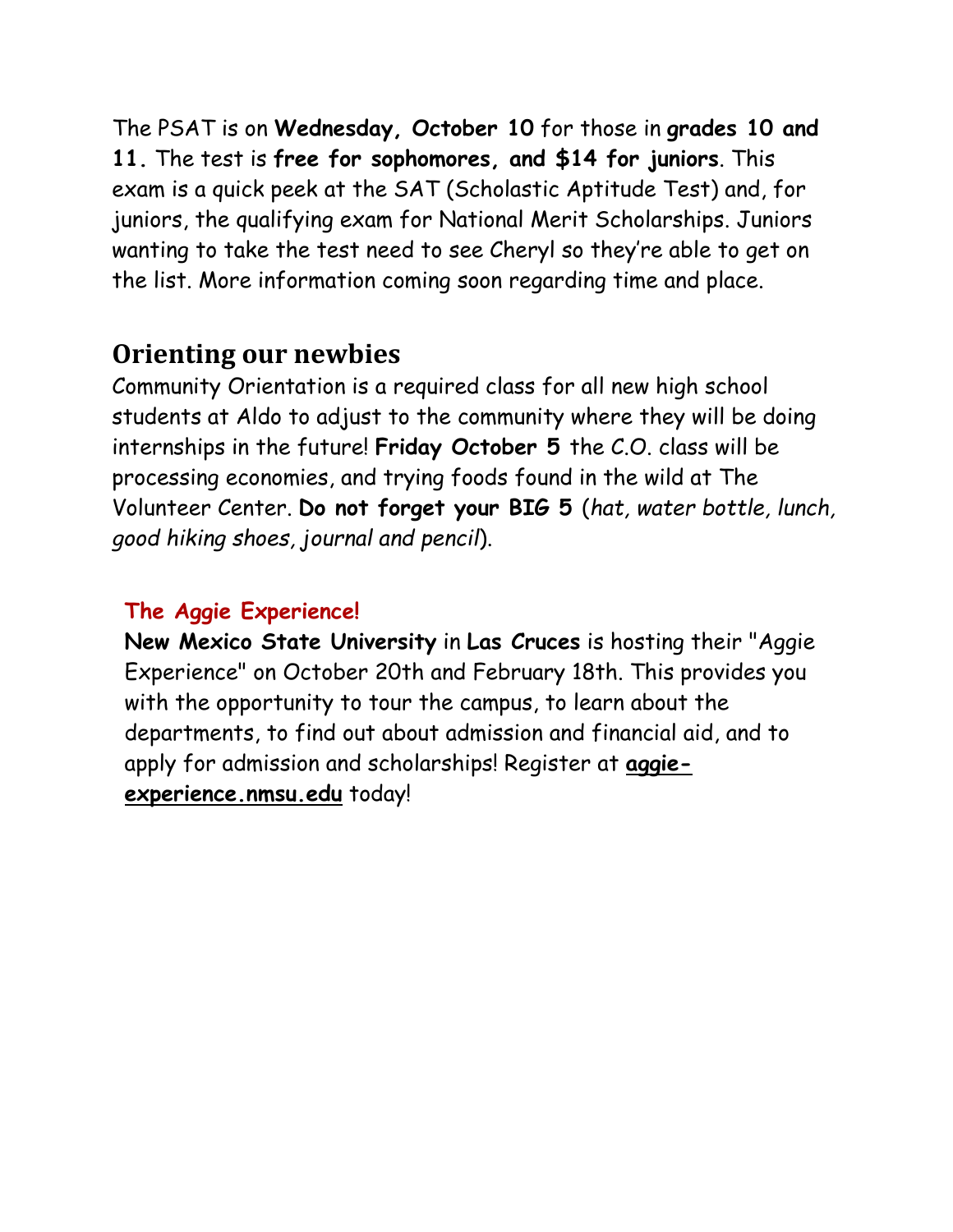# **High School Backpacking**



The one at the top, featuring Shrek's donkey, is from the 9th and 12th grade trip. The one on the bottom, is from the 10th and 11th grade trip, which happened last week. I hope they had fun. If they didn't...I know why...It's because they couldn't call their mommies and daddies and tell them they love them. Now, sit back and relax (let those blisters on your foot heal, because *somebody* forgot backup socks). You can rest at ease knowing that it'll be a full 365 days before you do it again. Now, go show off your campfire cooking skills! We know you want to!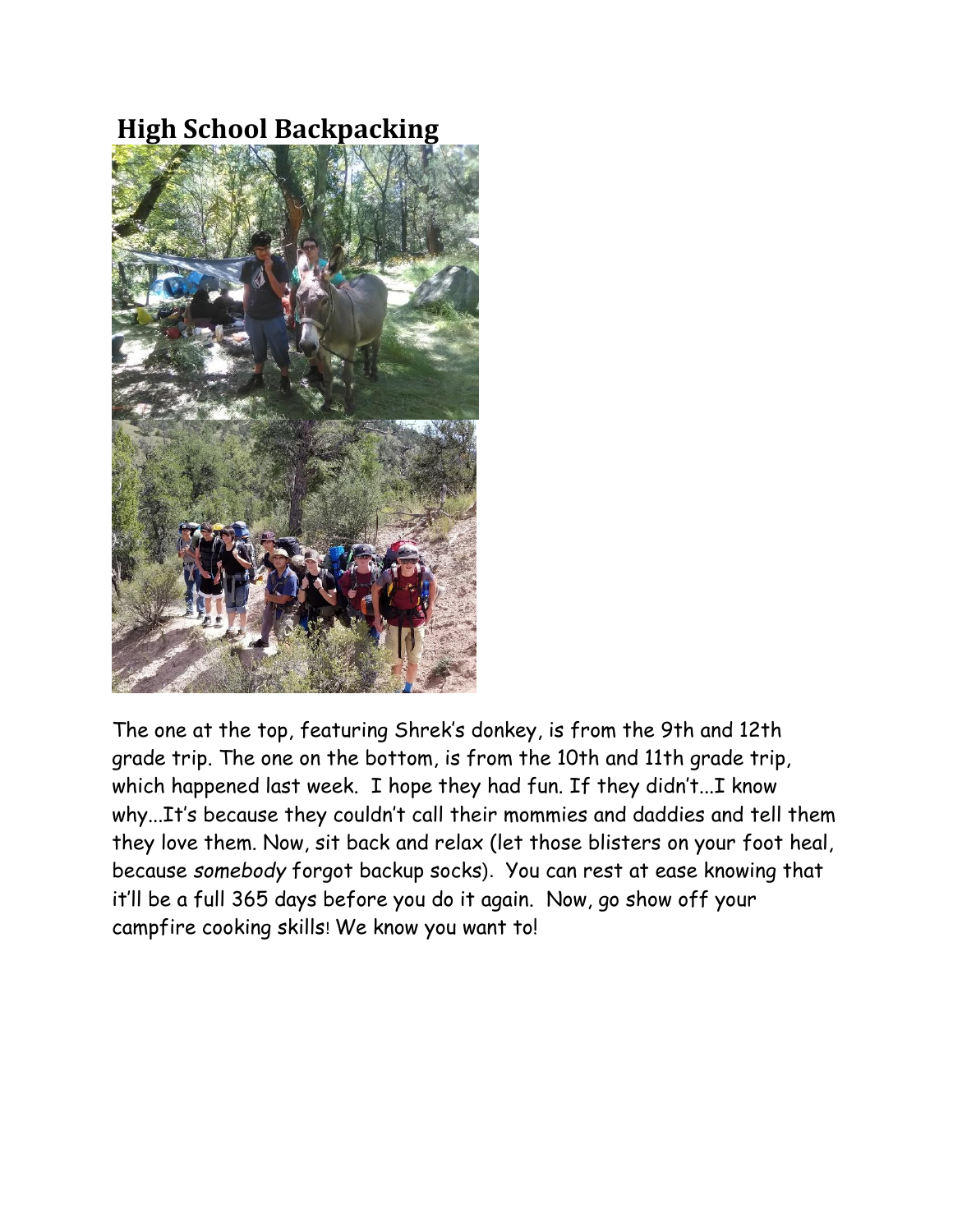# **Middle school**

# **Democracy in action**

This past Thursday, the first **Middle School Student Council** meeting of the year was amazing, and exciting things are going to awake and grow into beautiful things. The first meeting was nerve racking and surprisingly not many people were afraid to speak up. The meeting was mainly focused on Aldo Leopold hats and jackets/sweatshirt. The treasurer was focusing on raising money for the clothing.

## **Let's get crafty!**

This Friday the Middle School will be going to the Print Fiesta. We will be listening to two print artists at the El Sol Theater and watching a political poster print show. The 8th grade will learn to make their own print, then they will teach the 6th &  $7<sup>th</sup>$  graders how to make their own print. These will be on display at Javelina Coffeehouse and the Seedboat gallery during the Print Fiesta on Saturday. Additionally, the MS will be taking a tour of Power and Light Press. All of this will be downtown, and we will be walking. **NEVER FORGET THE BIG 5: 2 water bottles or more, healthy snacks and lunch, journal and pencil, wide brimmed hat, and appropriate shoes.**

# **Community Events**

# **End of the week beauty**

According to the WNMU website, "Western New Mexico University Cultural Affairs will present a retrospective exhibition by Edwina Milner at the Francis McCray Gallery of Contemporary Art. The public is invited to the opening reception on **Thursday, October 4**, from **4:30 to 7:30 pm.** The exhibit, called "Seeing it Her Way: The Artistic Journey of Edwina Hawley Milner" will remain up through Saturday,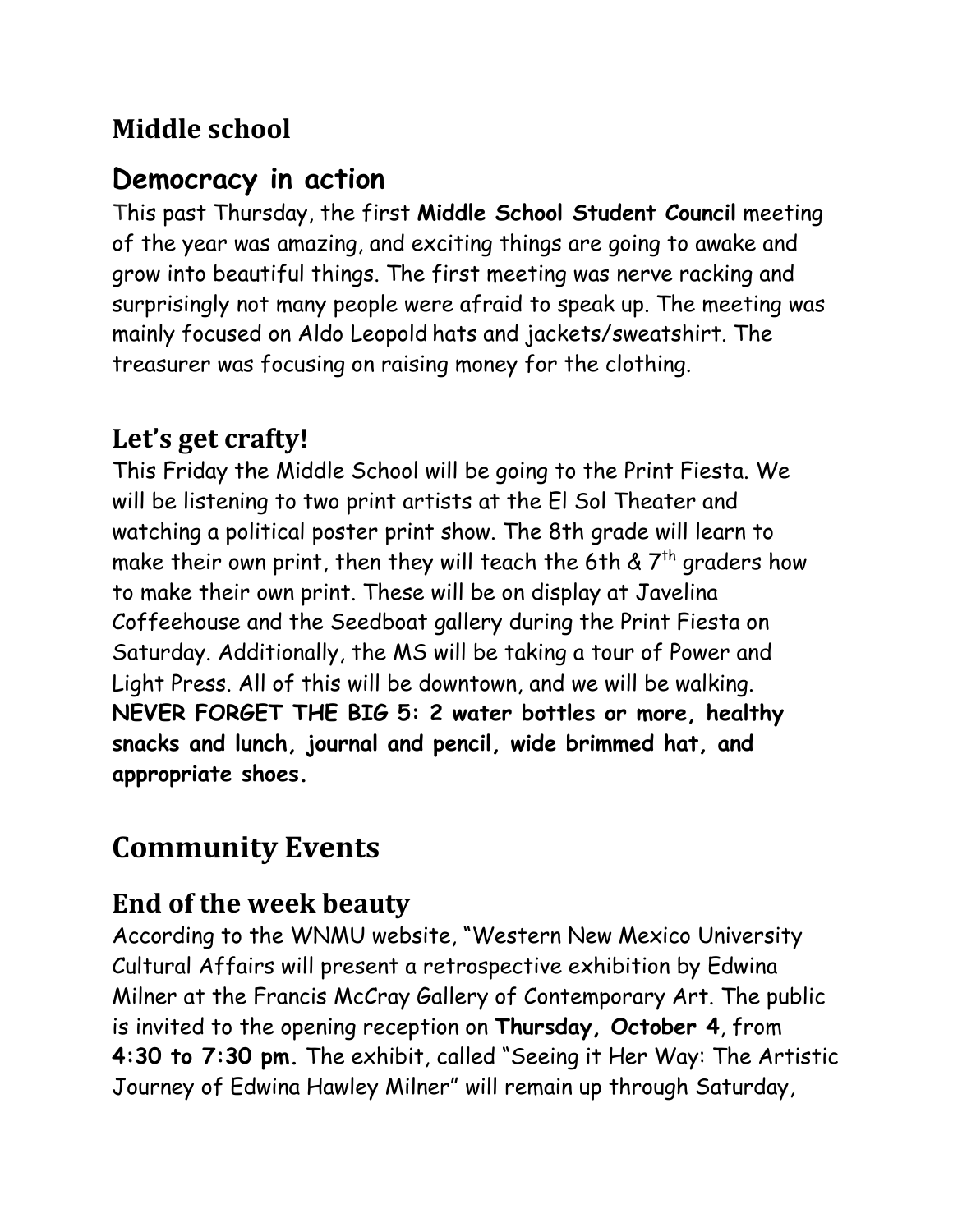November 3, 2018." For more information about the artist and the exhibit go to the [WNMU website](https://wnmu.edu/cultural-affairs-presents-seeing-it-her-way-the-artistic-journey-of-edwina-hawley-milner/).

#### **Print not cursive**

The **3 rd Annual Southwest Print Fiesta** is happening in downtown **Silver City Friday, October 5-Sunday, October 7.** Things kick off with an **opening reception at Power and Light Press** in the Hub plaza on Friday evening starting at 5. For more information and a schedule of events check out the [Southwest Print Fiesta website.](https://www.southwestprintfiesta.org/)

## **Play more**

**The Virus Theater** will present the culmination of its summer theater and circus workshop for kids, The Red Stilts, **this Saturday and Sunday at 2pm** at the **El Sol Theater**. Admission is **free**. For more information about their Fall Festival Productions, check out the [Virus](https://virustheater.com/coming-soon/)  [Theater website.](https://virustheater.com/coming-soon/)